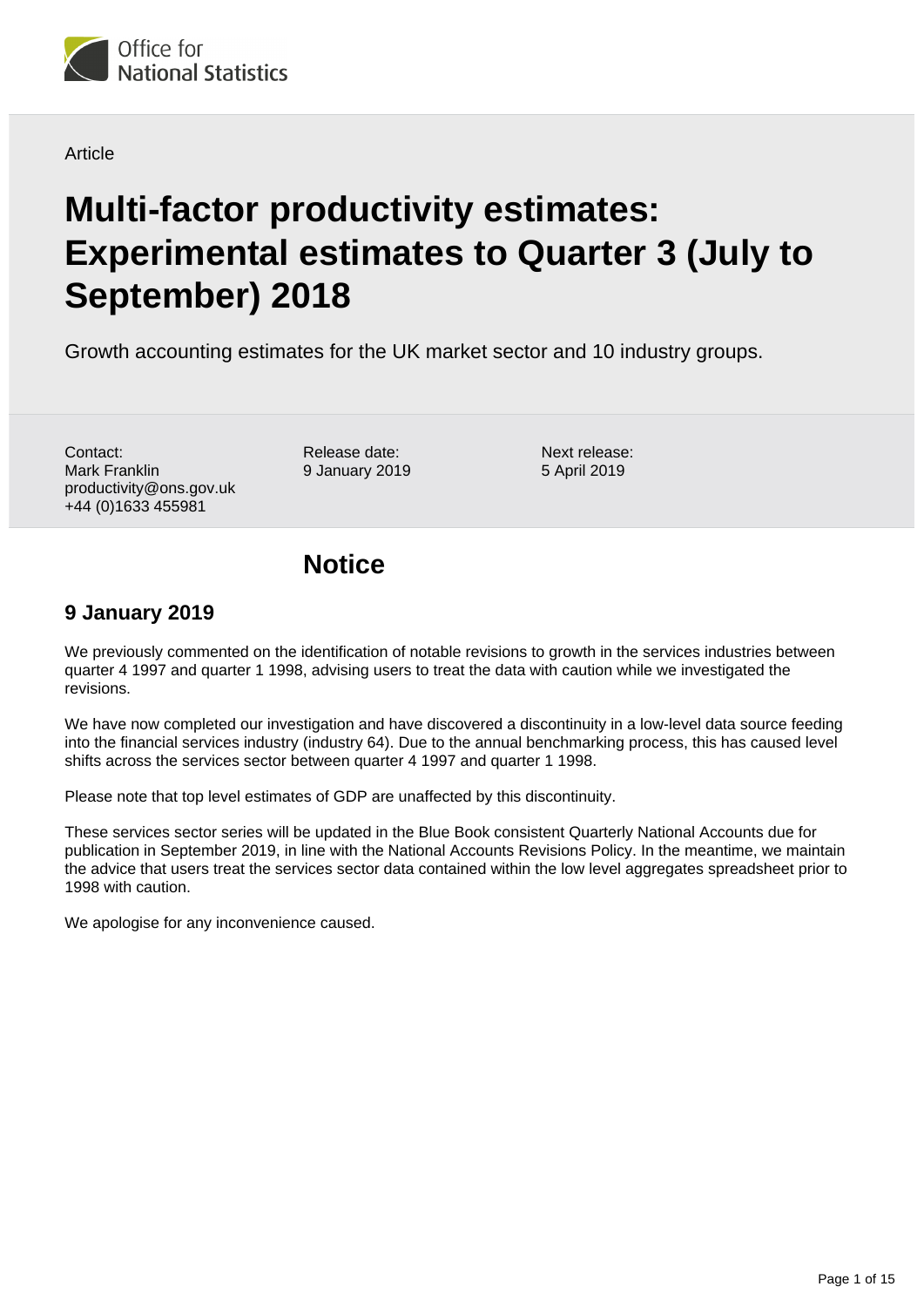# **Table of contents**

- 1. [Main points](#page-2-0)
- 2. [Things you need to know about this release](#page-2-1)
- 3. [Multi-factor productivity estimated to have decreased by 0.3% in Quarter 3 2018 and be lower than in 2008](#page-3-0)
- 4. [Labour quality increased in Quarter 3 2018 for the fourth consecutive quarter](#page-6-0)
- 5. [Capital services grew in Quarter 3 2018 but at a decelerating pace](#page-8-0)
- 6. [Industry breakdown](#page-9-0)
- 7. [What's changed in this release?](#page-10-0)
- 8. [Next steps](#page-12-0)
- 9. [Links to related statistics](#page-12-1)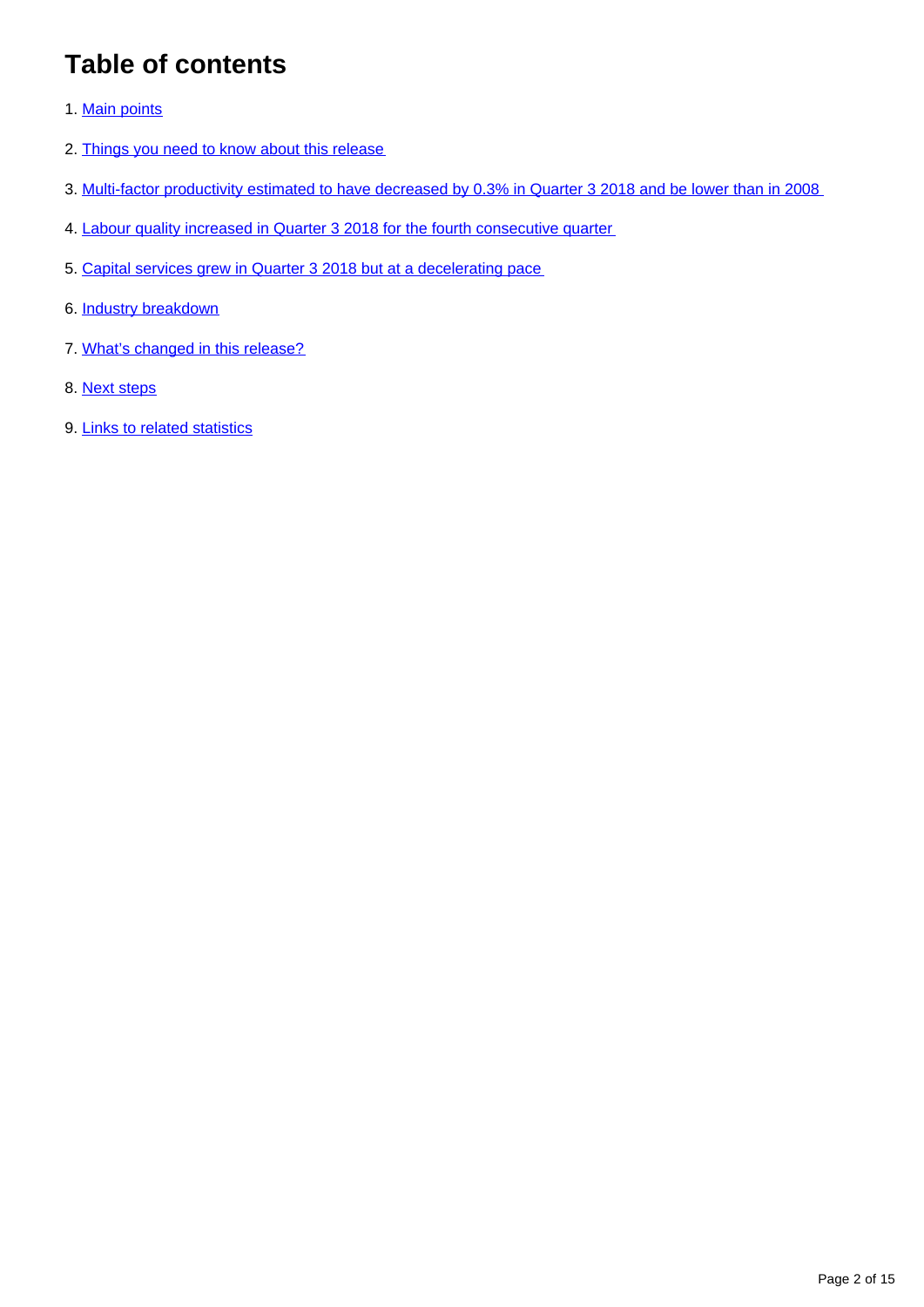# <span id="page-2-0"></span>**1 . Main points**

- This is the third release of experimental estimates of quarterly multi-factor productivity (MFP) for the UK market sector, and the second to be published on the same timetable as our regular labour productivity estimates; a [simple guide to MFP](https://www.ons.gov.uk/economy/economicoutputandproductivity/productivitymeasures/methodologies/asimpleguidetomultifactorproductivity) is also available.
- Compared with the same quarter in 2017, MFP in Quarter 3 (July to Sept) 2018 is estimated to have decreased by 0.1%; this contrasts with trend growth in MFP of around 1% per year prior to the financial crisis.
- The difference between this and the growth of labour productivity (0.5% across the market sector on an output per hour basis) reflects strengthening labour composition (for example, an increase in the share of hours worked by workers with higher education qualifications).
- Capital services per hour worked has also been exceptionally weak by historic standards, reflecting sluggish growth in investment and, until recently, buoyant growth in hours worked, with zero impact on the growth of labour productivity in the year to Quarter 3 2018.
- This release includes new industry contributions to MFP, similar to those provided in our labour productivity release; this analysis shows that, since the financial crisis, non-financial services have made a positive contribution to MFP, while all other sectors have made negative contributions.
- Users who previously used our stand-alone quality-adjusted labour input (QALI) or volume indices of capital services (VICS) articles should find any previously published data under this article.

# <span id="page-2-1"></span>**2 . Things you need to know about this release**

This release presents new experimental quarterly multi-factor productivity (MFP) estimates for the UK market sector, which may not be fully consistent with our other published data. MFP estimates are compiled within a growth accounting framework, which decomposes changes in economic output (in this case, of the UK market sector) into contributions due to changes in measured inputs of factors of production (labour and capital) and a residual element known as MFP.

In the growth accounting framework, the contribution of labour to changes in economic output takes account of changes in labour composition or "quality" of the employed labour force, as well as changes in the "volume" of labour measured by hours worked.

Movements in capital inputs are captured through capital services. Conceptually, this is analogous to the treatment of labour input insofar as weights are given to different forms of capital (such as machinery and software) to reflect their estimated contribution to the production process. However, unlike labour, where hours worked can be directly observed, there is no equivalent of a standard unit of capital service, and so there is no distinction between the volume and quality of capital.

This is the third edition of what is intended to be a routine quarterly series of MFP publications, decomposing changes in UK market sector output into contributions from measured changes in labour and capital inputs and a residual MFP component. This is the second set of estimates to be published on the same timetable as our regular labour productivity quarterly release. This timetable is usually one week after the publication of the quarterly national accounts (QNA) and around 14 weeks after the reference quarter, although it is slightly later on this occasion due to QNA being published before the Christmas break, on 21 December 2018.

Initially, these experimental quarterly estimates will be restricted to the aggregate UK market sector and 10 component industries to allow us to strengthen these estimates ready for National Statistics badging. We will also investigate the feasibility of publishing a more granular quarterly breakdown by industry in future releases. This release also includes experimental annual MFP estimates for the period 1970 to 2017 for the aggregate market sector and 16 component industries.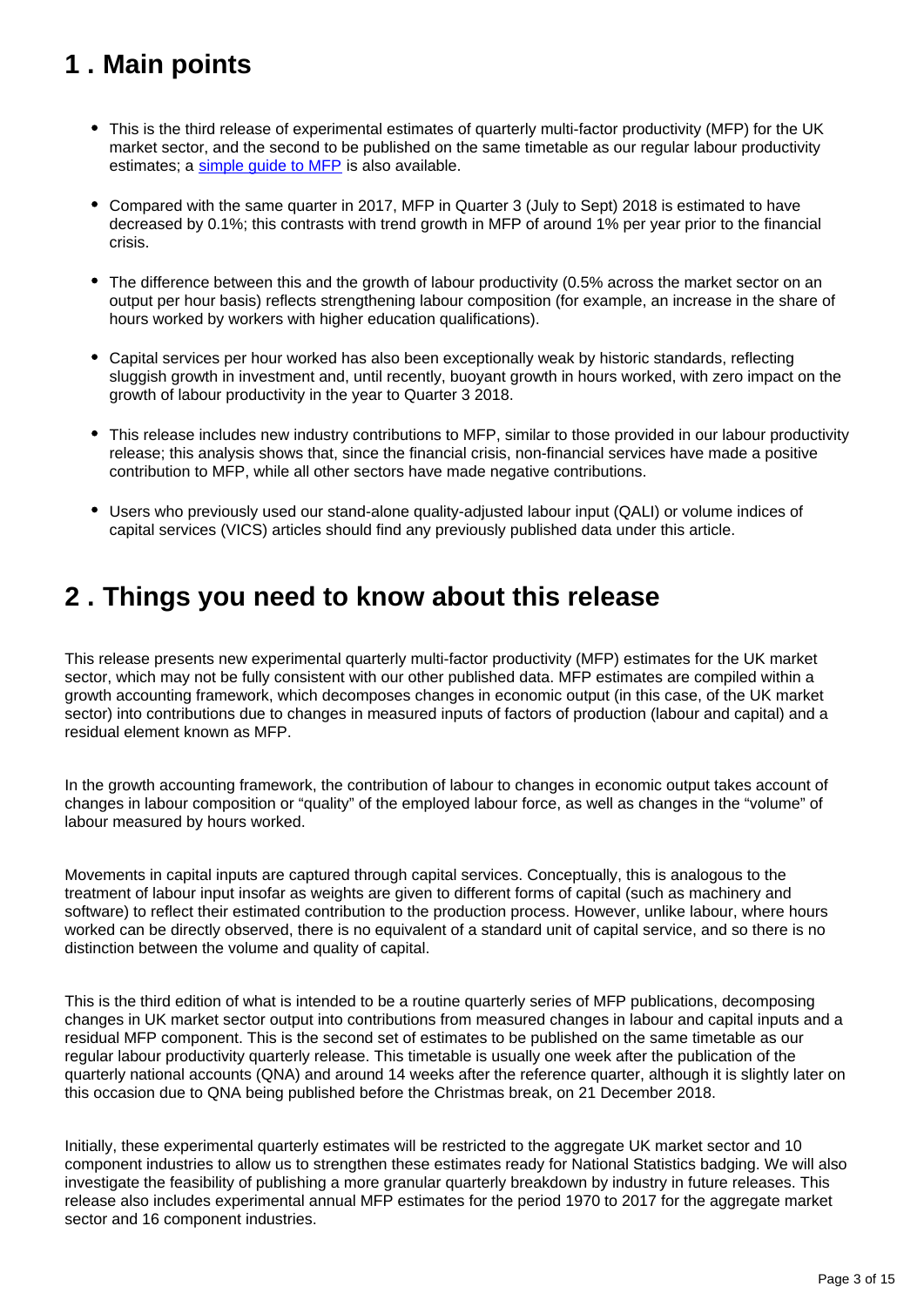The regular quarterly MFP publications replace our previous pattern of publishing separate annual articles on quality-adjusted labour input (QALI), volume indices of capital services (VICS) and MFP.

Users should be aware that all percentage changes in this release are expressed as changes in (natural) logarithms, which can differ slightly from the discrete percentage changes typically used in our other statistical releases. The use of log changes allows our productivity decompositions to be exactly additive across components.

Whilst we are publishing quarterly data, we advise focusing on quarter-on-quarter a year ago, as this will better expose underlying trends that may be obscured by volatility in the quarter-on-quarter data.

Hours worked in the UK market sector are aggregated from estimates of each component industry, as set out in Developing improved estimates of quality-adjusted labour inputs using the Annual Survey of Hours and Earnings: [a progress report](https://www.ons.gov.uk/economy/economicoutputandproductivity/productivitymeasures/articles/developingimprovedestimatesofqualityadjustedlabourinputsusingtheannualsurveyofhoursandearnings/aprogressreport), published in July 2017. These estimates for market sector hours and the corresponding estimates for market sector output per hour currently differ slightly from those in our labour productivity release, although we are working towards aligning the two estimates in future releases.

QALI estimates in this release are updated from those in the previous release on 5 October 2018, principally to take account of detailed hourly earnings estimates from the 2018 Annual Survey of Hours and Earnings.

Estimates of capital services have been compiled using new processes and source data, as described in Volume [index of UK capital services \(experimental\): estimates to Quarter 2 \(Apr to June\) 2017](https://www.ons.gov.uk/economy/economicoutputandproductivity/output/articles/volumeindexofukcapitalservicesexperimental/estimatestoquarter2aprtojune2017) (published in February 2018). These changes allow estimation of capital services on a quarterly frequency, whereas previously, quarterly capital services could only be derived by interpolation of annual series. The quarterly capital services system is still subject to development and testing.

# <span id="page-3-0"></span>**3 . Multi-factor productivity estimated to have decreased by 0.3% in Quarter 3 2018 and be lower than in 2008**

Figure 1 decomposes cumulative quarterly market sector output growth since Quarter 1 (Jan to Mar) 2008 into contributions from capital and labour input growth (the latter separated into contributions from hours and labour composition) and the residual multi-factor productivity (MFP) contribution.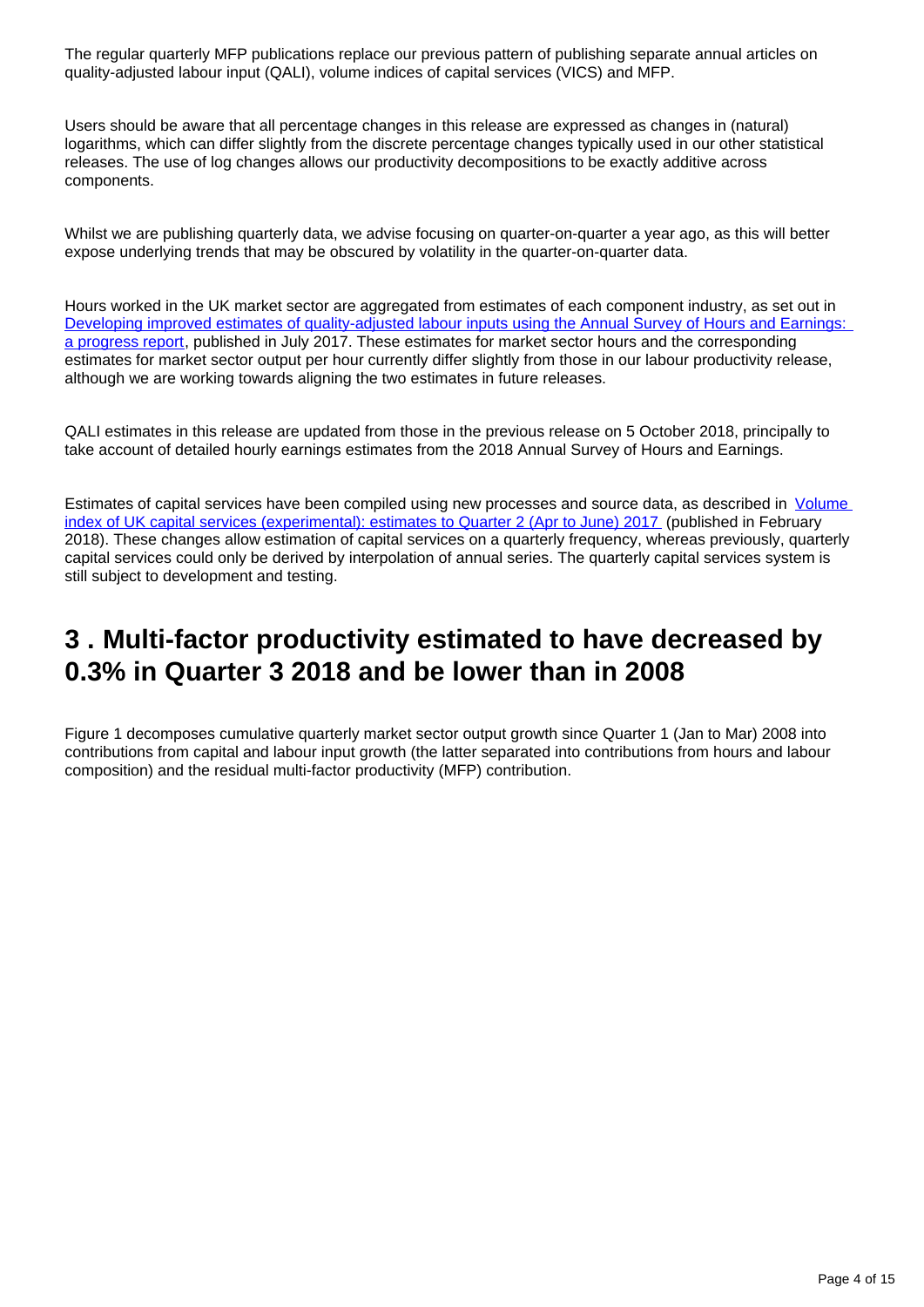### **Figure 1: Decomposition of cumulative quarterly output growth, Quarter 1 (Jan to Mar) 2008 to Quarter 3 (July to Sept) 2018**

### **UK, market sector**

# Figure 1: Decomposition of cumulative quarterly output growth, Quarter 1 (Jan to Mar) 2008 to Quarter 3 (July to Sept) 2018





#### **Source: Office for National Statistics**

#### **Notes:**

- 1. Output growth is the cumulative quarter-on-quarter log change in market sector gross value added (GVA).
- 2. Columns show contributions of components, calculated by weighting log changes in each component by its factor income share
- 3. MFP is calculated by residual.

The upward trend in market sector gross value added (GVA) over recent quarters has been roughly matched by increases in hours worked and improvements in labour composition. Capital inputs have also increased, albeit at a very slow pace by historic standards. This implies that the faint upward trend in MFP that began in late 2015 has stalled in recent quarters. Further information is available in the [dataset](https://publishing.ons.gov.uk/economy/economicoutputandproductivity/productivitymeasures/datasets/multifactorproductivityexperimentalestimatesreferencetables) published alongside this release.

The growth accounting framework can be re-arranged to provide a decomposition of movements in labour productivity measured by output per hour, as shown in Figure 2. In this presentation, the capital contribution reflects changes in capital services per hour worked (known as capital deepening). The contributions of labour composition and of MFP are identical between Figures 1 and 2.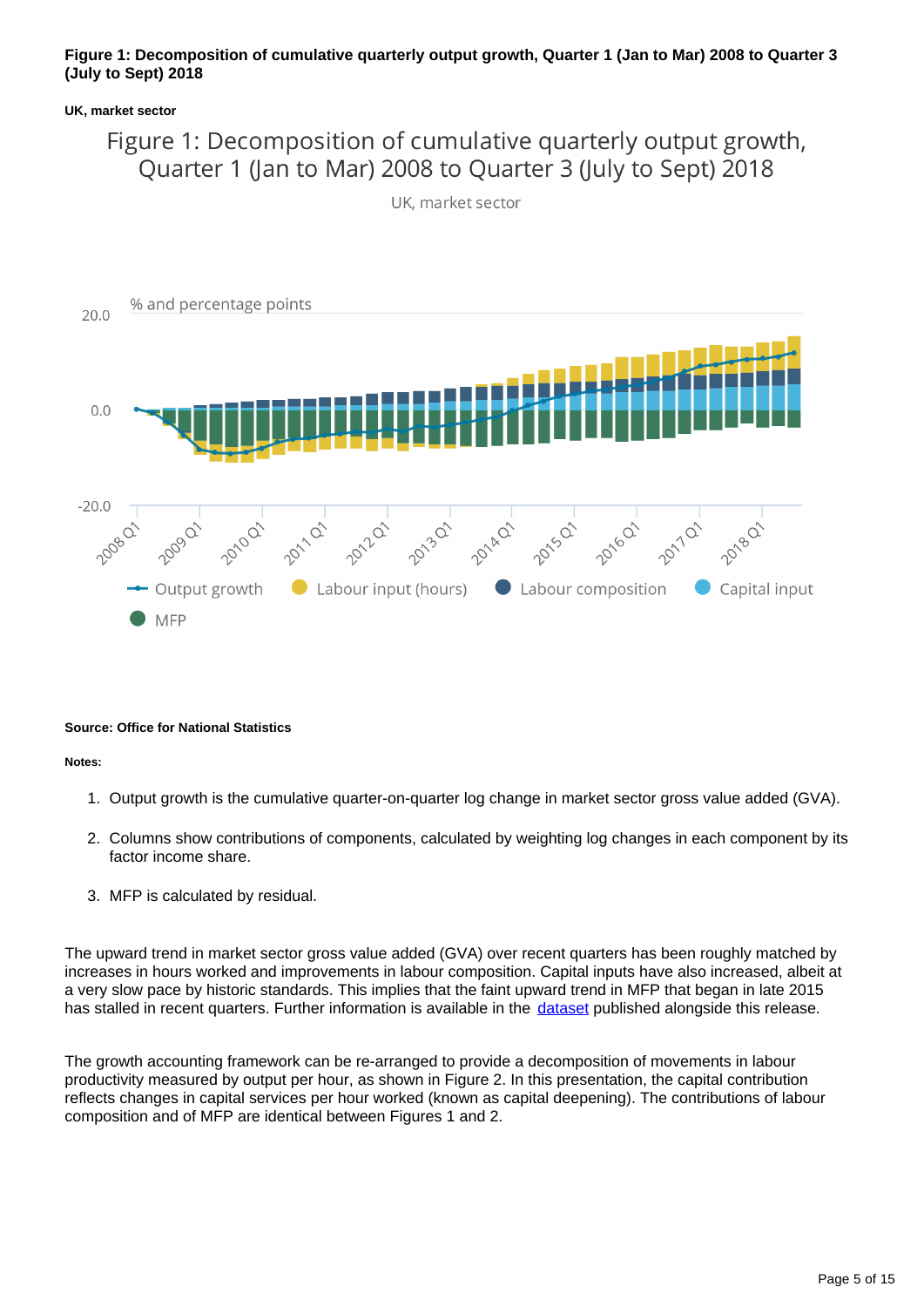## **Figure 2: Decomposition of cumulative quarterly growth of output per hour worked, Quarter 1 (Jan to Mar) 2008 to Quarter 3 (July to Sept) 2018**

### **UK, market sector**

## Figure 2: Decomposition of cumulative quarterly growth of output per hour worked, Quarter 1 (Jan to Mar) 2008 to Quarter 3 (July to Sept) 2018



#### **Source: Office for National Statistics**

#### **Notes:**

- 1. Labour productivity growth is the cumulative quarter-on-quarter log change in market sector gross value added (GVA) per hour worked.
- 2. Columns show contributions of components, calculated by weighting log changes in each component by its factor income share.
- 3. MFP is calculated by residual.

Figure 2 highlights the prolonged weakness of market sector labour productivity since the economic downturn. More than 10 years on, output per hour worked is only just ahead of its level in 2008. MFP is still almost 4 percentage points lower than in 2008, having grown only slowly and intermittently since 2009. This contrasts with trend growth in MFP of around 1% per year prior to the economic downturn (Figure 3). Capital deepening has also been exceptionally weak by historic standards, reflecting sluggish growth in investment and, until recently, buoyant growth in hours worked. On the other hand, labour composition has steadily improved over the last 10 years.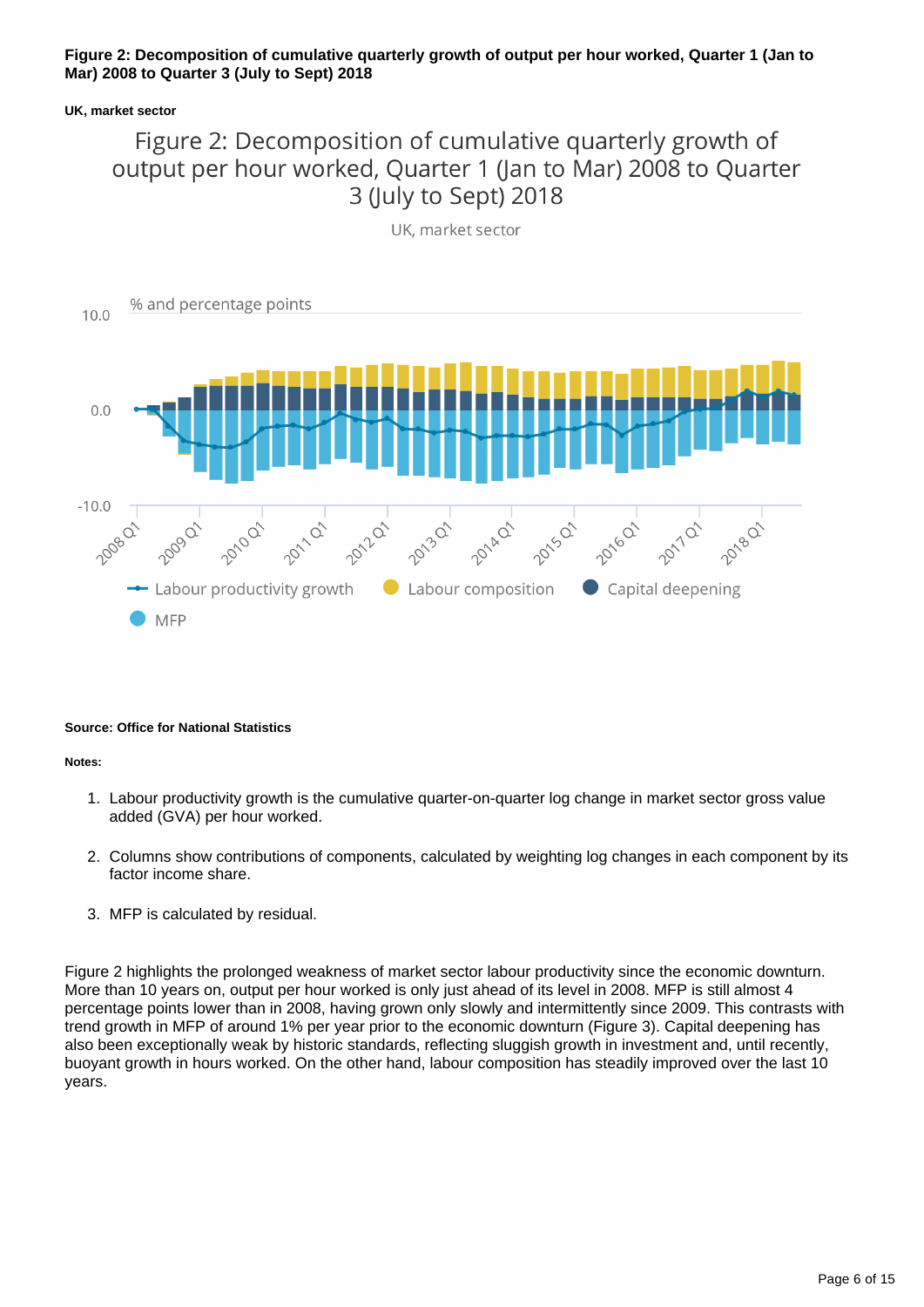Further information is available in the [dataset](https://publishing.ons.gov.uk/economy/economicoutputandproductivity/productivitymeasures/datasets/multifactorproductivityexperimentalestimatesreferencetables) published alongside this release.

## **Figure 3: Decomposition of cumulative quarterly growth of output per hour worked, Quarter 1 (Jan to Mar) 1994 to Quarter 3 (July to Sept) 2018**

**UK, market sector**

## Figure 3: Decomposition of cumulative quarterly growth of output per hour worked, Quarter 1 (Jan to Mar) 1994 to Quarter 3 (July to Sept) 2018



### **Source: Office for National Statistics**

### **Notes:**

- 1. Labour productivity growth is the cumulative quarter-on-quarter log change in market sector gross value added (GVA) per hour worked.
- 2. Columns show contributions of components, calculated by weighting log changes in each component by its factor income share.
- 3. MFP is calculated by residual.

Figure 3 highlights the structural break at the time of the 2008 recession, where capital deepening ceased growing and MFP demonstrated a level-shift downwards, which incremental growth from labour composition and MFP has so far failed to materially exceed.

# <span id="page-6-0"></span>**4 . Labour quality increased in Quarter 3 2018 for the fourth consecutive quarter**

The increase in labour composition (or quality) in Quarter 3 (July to Sept) 2018 was the fourth consecutive increase following a period of weakly declining labour quality since the start of 2016.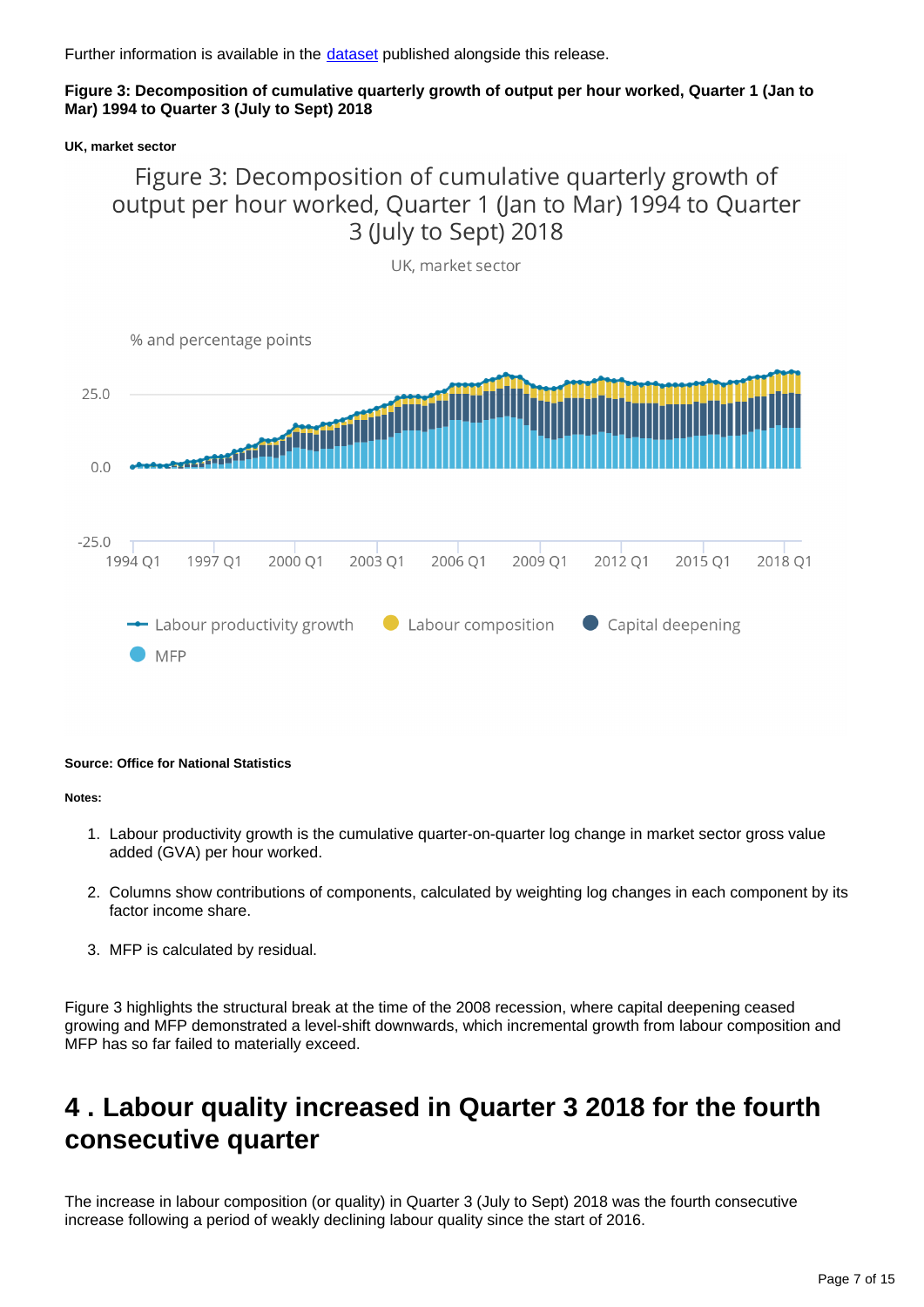Figure 4 shows quarterly changes in hours worked broken down by highest education qualification. In general, there is a strong positive correlation between level of education and hourly earnings, so a shift in hours worked towards workers with higher qualifications will typically materialise as an increase in labour quality. Therefore, in Quarter 3 2017, there was a fall in labour quality as hours worked by higher-qualified workers declined, while in Quarter 1 (Jan to Mar) 2018, most of the increase in hours worked was accounted for by graduates and postgraduates, with a corresponding uptick in labour quality.

Further information on hours worked and labour composition, including industry components, is available in the [dataset](https://publishing.ons.gov.uk/economy/economicoutputandproductivity/productivitymeasures/datasets/multifactorproductivityexperimentalestimatesreferencetables) published alongside this release.

### **Figure 4: Contributions to changes in hours worked by education, Quarter 1 (Jan to Mar) 2016 to Quarter 3 (July to Sept) 2018**

### **UK, market sector**

## Figure 4: Contributions to changes in hours worked by education, Quarter 1 (Jan to Mar) 2016 to Quarter 3 (July to Sept) 2018



UK, market sector

#### **Source: Office for National Statistics**

#### **Notes:**

- 1. HQ1 is No qualifications.
- 2. HQ2 is GCSEs and equivalent.
- 3. HQ3 is A-levels or trade apprenticeships.
- 4. HQ4 is Certificates of education or equivalent.
- 5. HQ5 is First and other degrees.
- 6. HQ6 is Masters and doctorates.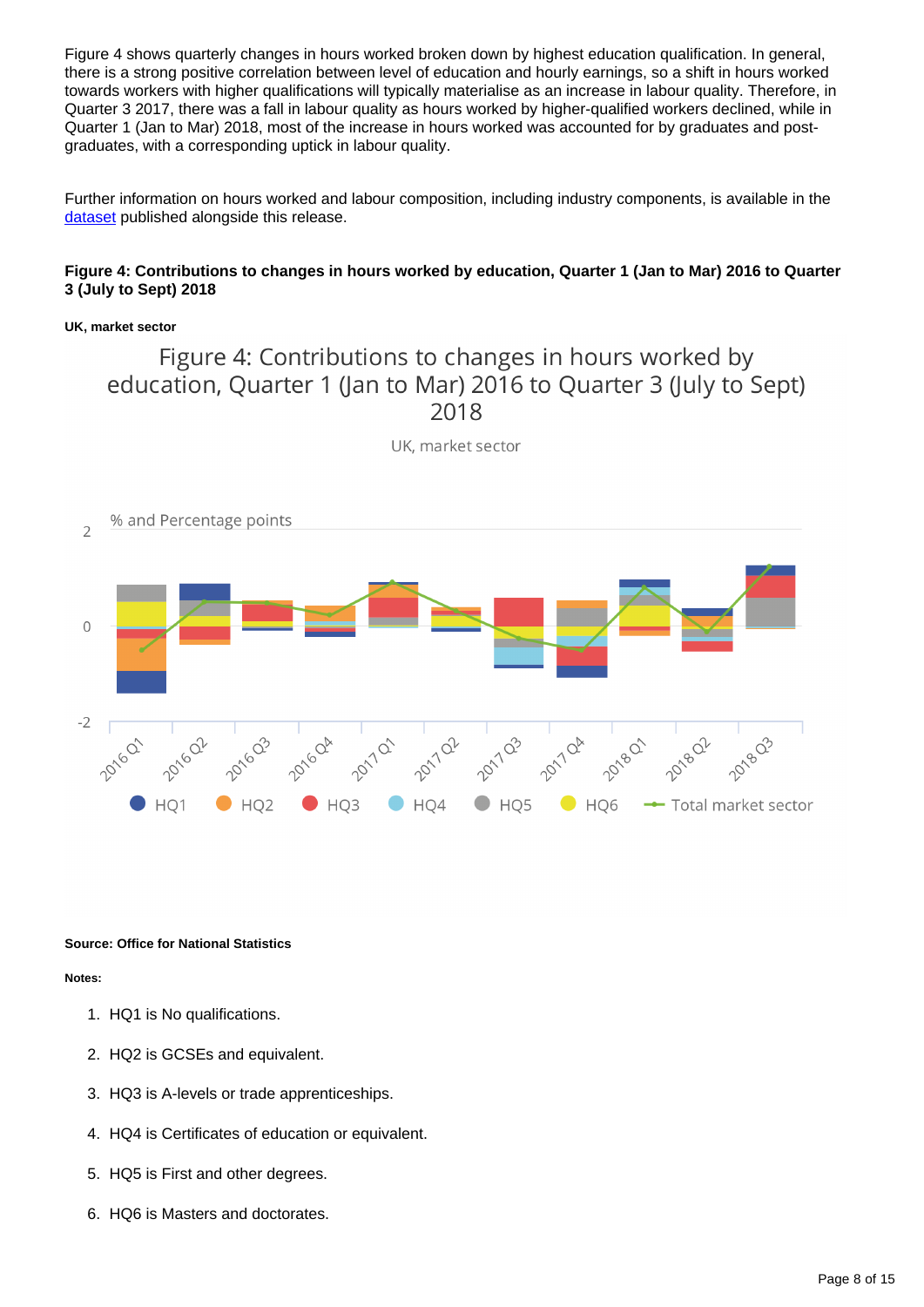We no longer plan to publish stand-alone articles on [quality-adjusted labour input \(QALI\)](https://www.ons.gov.uk/economy/economicoutputandproductivity/productivitymeasures/articles/qualityadjustedlabourinput/ukestimatesto2016) but we are publishing all the estimates previously included in QALI articles [alongside this article](https://www.ons.gov.uk/economy/economicoutputandproductivity/productivitymeasures/articles/multifactorproductivityestimates/experimentalestimatestoquarter2apriltojune2018/relateddata). These include a full set of QALI estimates at the whole economy level (including QALI estimates by industry, education, age group and sex), as well as a full set of QALI estimates for the market sector. Users should note that market sector estimates for labour composition used in multi-factor productivity (MFP) are seasonally adjusted, while those in the QALI stand-alone datasets are not seasonally adjusted.

# <span id="page-8-0"></span>**5 . Capital services grew in Quarter 3 2018 but at a decelerating pace**

**Figure 5: Quarterly changes in capital services, Quarter 1 (Jan to Mar) 2016 to Quarter 3 (July to Sept) 2018**

**UK, market sector, current and previous estimates**

Figure 5: Quarterly changes in capital services, Quarter 1 (Jan to Mar) 2016 to Quarter 3 (July to Sept) 2018

UK, market sector, current and previous estimates



#### **Source: Office for National Statistics**

#### **Notes:**

1. Previous is version published on 5 October 2018

We have revised growth of capital services down since the last MFP release in October 2018. This reflects revised gross fixed capital formation (GFCF) estimates and methodological improvements. GFCF estimates used in capital services are based on the same source data used in national accounts estimates of business investment, although the breakdown by asset and industry anticipates improvements scheduled to be introduced into the national accounts in Blue Book 2019.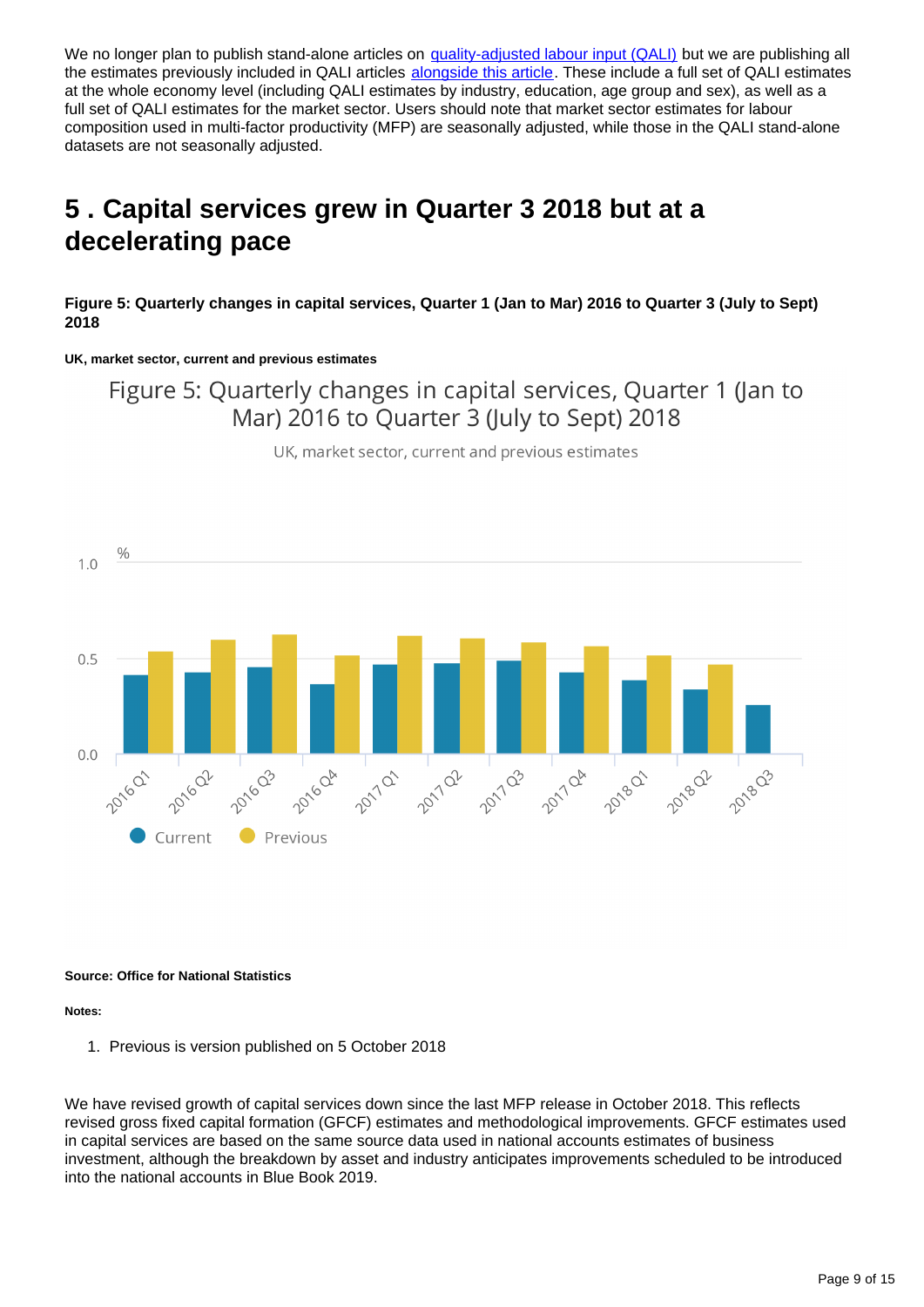[Business investment](https://www.ons.gov.uk/economy/grossdomesticproductgdp/bulletins/businessinvestment/julytoseptember2018revisedresults) fell by 1.1% in Quarter 3 (July to Sept) 2018, following falls of 0.4% in Quarter 2 (Apr to June) 2018 and 0.7% in Quarter 1 (Jan to Mar) 2018. Our estimates show capital services continuing to grow over these quarters, albeit at a decelerating rate. This suggests that lower levels of investment were still sufficient to more than offset declines in the stock of productive capital due to wear and tear and retirements.

Further information including industry components is available in the [dataset](https://www.ons.gov.uk/economy/economicoutputandproductivity/productivitymeasures/datasets/multifactorproductivityexperimentalestimatesreferencetables) published alongside this release.

We no longer plan to publish stand-alone articles on [volume indices of capital services \(VICS\)](https://www.ons.gov.uk/economy/economicoutputandproductivity/output/articles/volumeindexofukcapitalservicesexperimental/estimatestoquarter2aprtojune2017) but we are publishing all the estimates previously included in VICS articles alongside this article. These include [VICS](https://www.ons.gov.uk/economy/economicoutputandproductivity/output/datasets/capitalservicesestimates) estimates at the A64 industry breakdown (with some very small industries suppressed) and VICS estimates by asset. Users should note that VICS estimates used in MFP are seasonally adjusted while those in the standalone VICS dataset are not seasonally adjusted.

# <span id="page-9-0"></span>**6 . Industry breakdown**

### **Figure 6: Decomposition of year-on-year growth of output per hour worked to Quarter 3 (July to Sept) 2018**

### **UK, market sector and component industries**

## Figure 6: Decomposition of year-on-year growth of output per hour worked to Quarter 3 (July to Sept) 2018

![](_page_9_Figure_7.jpeg)

UK, market sector and component industries

## **Source: Office for National Statistics**

**Notes:**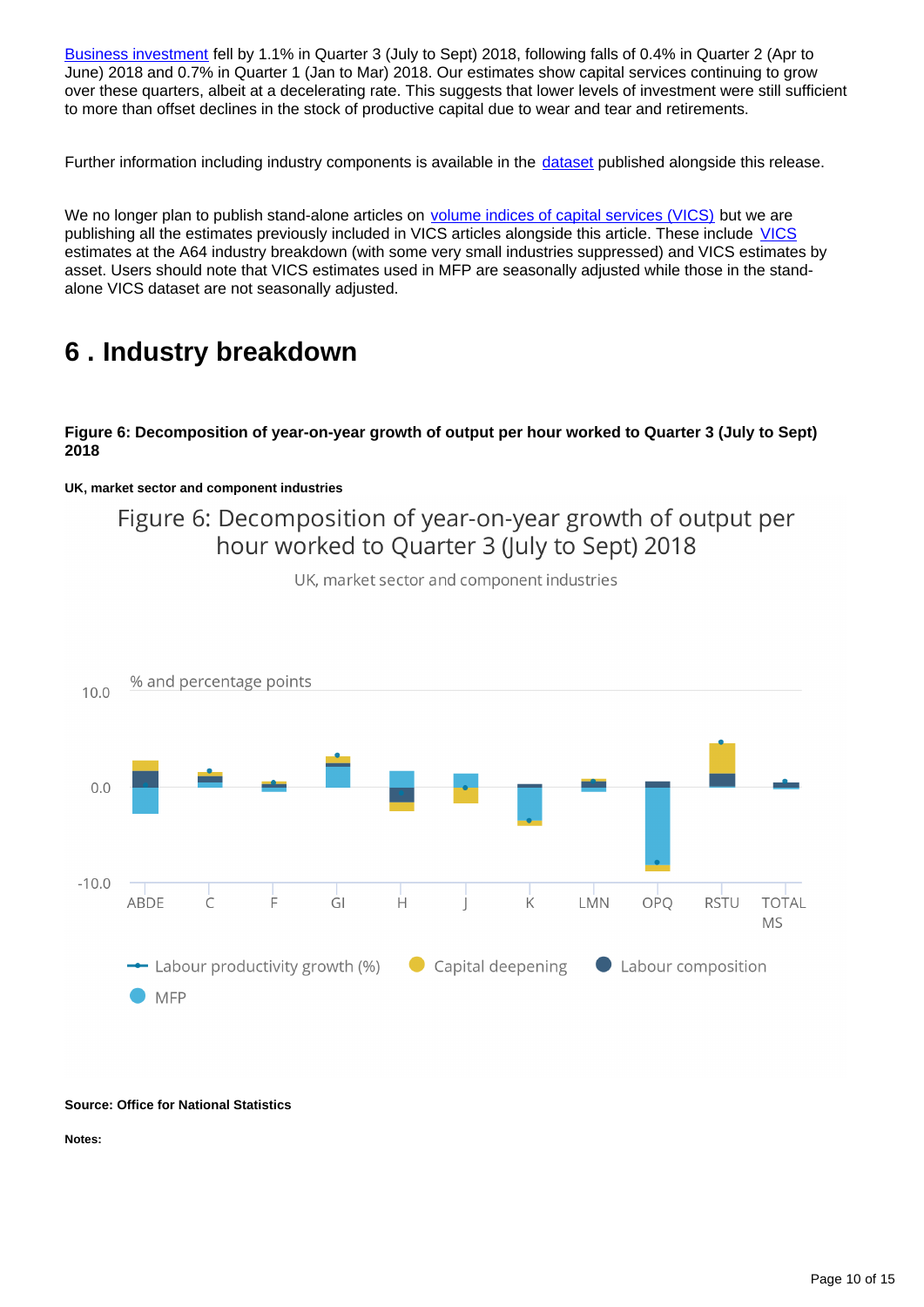- 1. ABDE is: Agriculture, forestry and fishing; Mining and quarrying; Electricity, gas, steam and air conditioning supply and water supply; and Sewerage, waste management and remediation activities.
- 2. C is Manufacturing.
- 3. F is Construction.
- 4. GI is: Wholesale and retail trade; Repair of motor vehicles and motorcycles; and Accommodation and food service activities.
- 5. H is Transportation and storage.
- 6. J is Information and communication.
- 7. K is Financial and insurance activities.
- 8. LMN is: Real estate activities; Professional, scientific and technical activities; and Administrative and support service activities.
- 9. OPQ is: Public administration and defence; Compulsory social security; Education; and Human health and social work activities.
- 10. RSTU is: Arts, entertainment and recreation; and Other services.
- 11. TOTAL MS is the whole market sector.

Multi-factor productivity (MFP) decompositions by industry can be volatile, particularly over short time periods. Figure 6 shows considerable variation in all components: labour composition is positive in eight industries, negative in one (transportation and storage) and negligible in the remaining industry (information and communication). Capital deepening is positive in six industries, negative in four industries and negligible overall. Movements in MFP are positive in five industries but negative in the other five industries.

Further information including industry components is available in the **dataset** published alongside this release.

# <span id="page-10-0"></span>**7 . What's changed in this release?**

The [dataset](https://publishing.ons.gov.uk/economy/economicoutputandproductivity/productivitymeasures/datasets/multifactorproductivityexperimentalestimatesreferencetables) published alongside this release includes new breakdowns of aggregate market sector multi-factor productivity (MFP) into contributions due to individual industries, following the methodology set out by Diewert (2015) in [Decompositions of productivity growth into sectoral effects.](https://link.springer.com/article/10.1007/s11123-014-0392-0) This is an extension and generalisation of the Tang and Wang (2004) methodology used in our labour productivity release.

Figure 7 shows some illustrative results from the Diewert (2015) methodology, breaking down the cumulative movement in multi-factor productivity (MFP) since 2008 into five broad industry groups. According to this analysis, only non-financial services has made a positive contribution to MFP over this period.

The Diewert (2015) methodology can also be used to decompose movements in MFP into "within" industry and "between" industry elements. We welcome views from users on whether this would be helpful.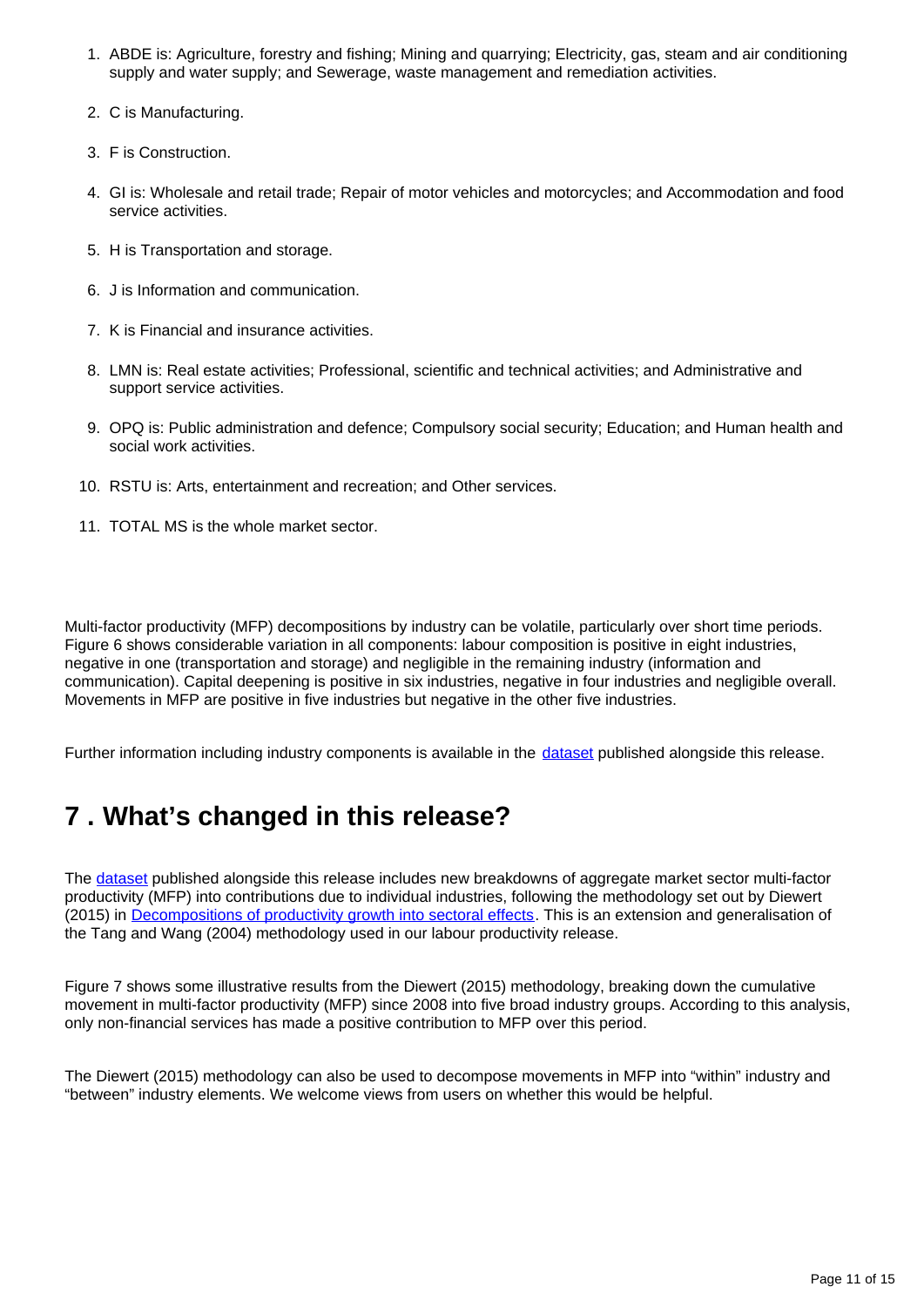### **Figure 7: Industry contributions to cumulative multi-factor productivity growth, Quarter 1 (Jan to Mar) 2008 to Quarter 3 (July to Sept) 2018**

### **UK, market sector**

# Figure 7: Industry contributions to cumulative multi-factor productivity growth, Quarter 1 (Jan to Mar) 2008 to Quarter 3 (July to Sept) 2018

![](_page_11_Figure_3.jpeg)

#### **Source: Office for National Statistics**

**Notes:**

1. ABDE is: Agriculture, forestry and fishing; Mining and quarrying; Electricity, gas, steam and air conditioning supply and water supply; and Sewerage, waste management and remediation activities.

To support this publication additional datasets, providing more detail on the underlying quality-adjusted labour input (QALI) and volume indices of capital services (VICS) estimates (and including QALI estimates on a whole economy basis as well as the market sector series used in MFP), are also being made available. Users who previously used the stand-alone QALI or VICS articles should find any previously published data under this article. Comments on the usability of this article and supporting tables are welcome via email to [productivity@ons.](http://mailto:productivity@ons.gov.uk) [gov.uk.](http://mailto:productivity@ons.gov.uk)

For the market sector as a whole, revisions to our MFP estimates since our last [MFP release in October 2018](https://www.ons.gov.uk/economy/economicoutputandproductivity/productivitymeasures/articles/multifactorproductivityestimates/experimentalestimatestoquarter2apriltojune2018) mainly reflect revisions to capital services. Revisions at component industry level additionally reflect revised estimates of hours worked (and, to a lesser extent, of labour composition) and, from 2017 onwards, revisions to gross value added (GVA) and factor income weights.

Figure 8 provides a summary of revisions to average annual growth rates since October 2018. Average growth of capital input has been revised down, with an offsetting upward revision to MFP growth, because MFP is calculated by residual.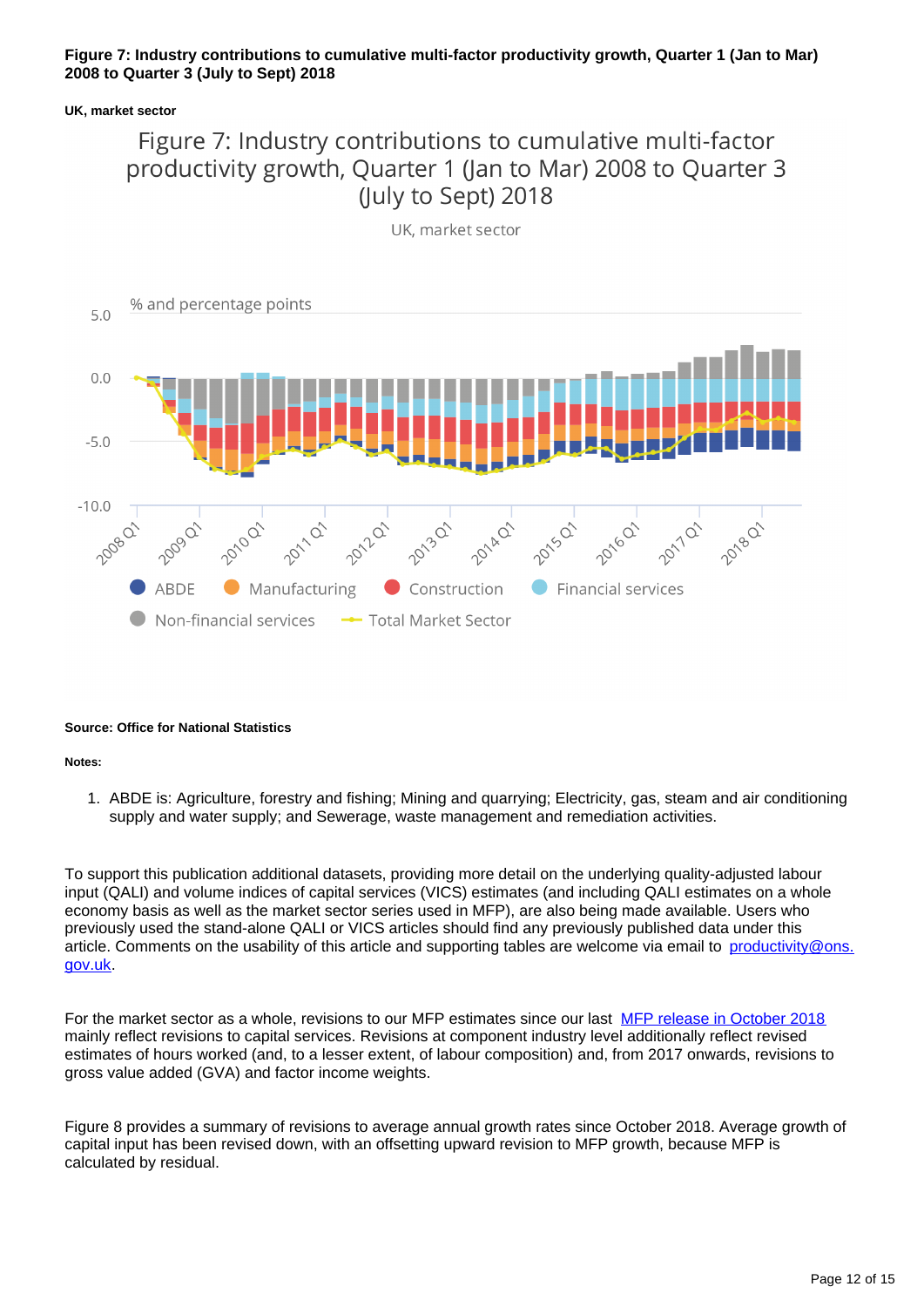### **Figure 8: Contributions to annual average output growth, 1998 to 2017**

**UK, market sector, current and previous estimates**

# Figure 8: Contributions to annual average output growth, 1998 to 2017

UK, market sector, current and previous estimates

![](_page_12_Figure_4.jpeg)

**Source: Office for National Statistics**

# <span id="page-12-0"></span>**8 . Next steps**

As set out in our [Productivity development plan,](https://www.ons.gov.uk/economy/economicoutputandproductivity/productivitymeasures/articles/productivitydevelopmentplan/2018to2020#toc) published in July 2018, we are working towards compiling more detailed multi-factor productivity (MFP) estimates by industry. In the first instance, these may be published at an annual rather than quarterly frequency, pending assessment of the properties of the new series.

Other development priorities related to growth accounting, as set out in the development plan, are further developments to capital stocks and capital services and development of wider measures of MFP. This will build on work in our national accounts division to compile supply and use tables in constant prices as well as in current prices. This will allow industry-level decompositions of real gross output, identifying the separate contribution of real intermediate consumption.

# <span id="page-12-1"></span>**9 . Links to related statistics**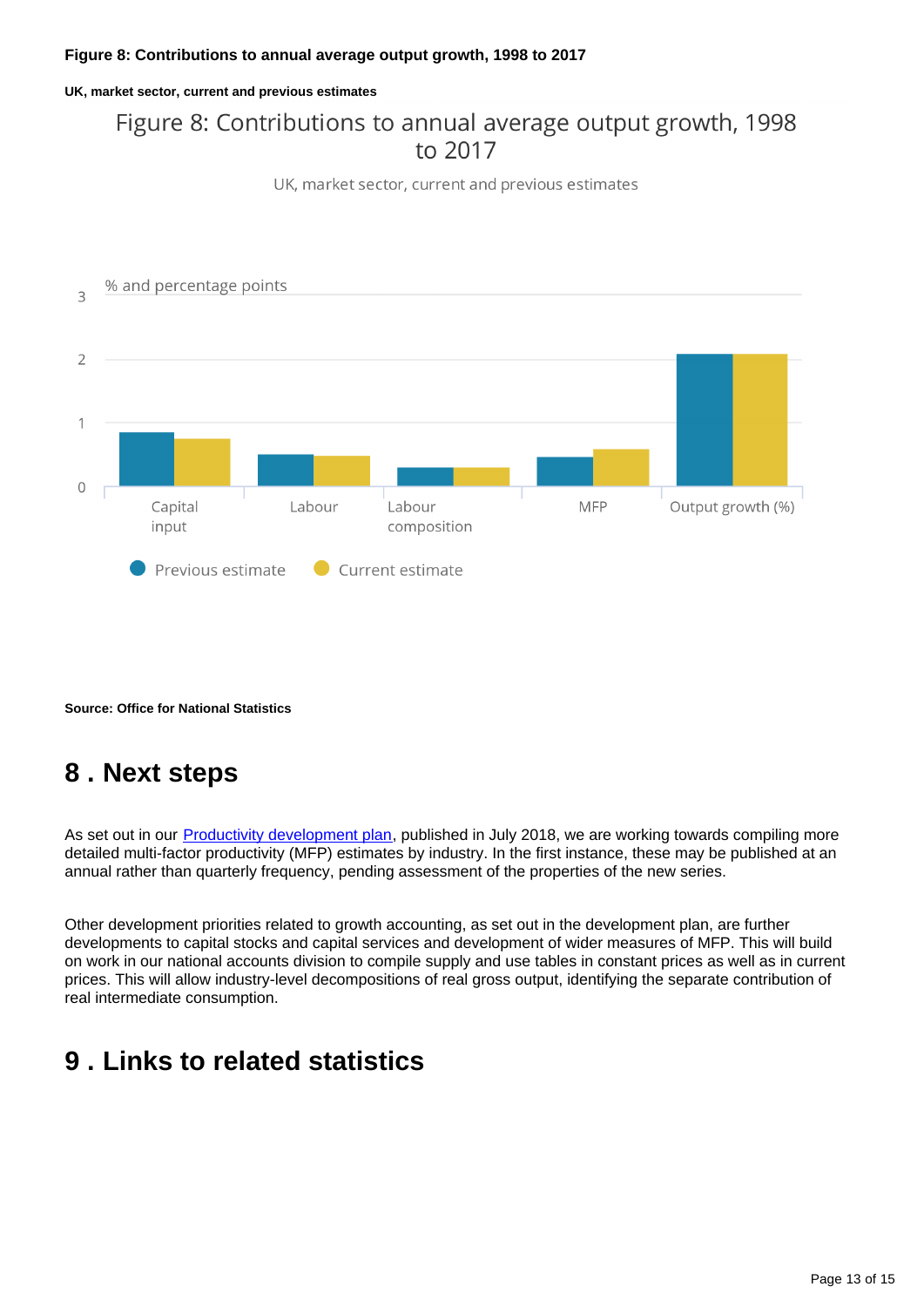- [Productivity economic commentary: July to September 2018](https://www.ons.gov.uk/employmentandlabourmarket/peopleinwork/labourproductivity/articles/ukproductivityintroduction/julytoseptember2018) draws together the main findings from official statistics and analysis of UK productivity to present a summary of recent developments (published 9 January 2019)
- [Labour productivity, UK: July to September 2018](https://www.ons.gov.uk/employmentandlabourmarket/peopleinwork/labourproductivity/bulletins/labourproductivity/julytoseptember2018) contains the latest estimates of labour productivity for the whole economy, the UK regions at NUTS1 level and a range of industries, together with estimates of unit labour costs (published 9 January 2019).
- [Multi-factor productivity estimates: Experimental estimates to quarter 3](https://www.ons.gov.uk/economy/economicoutputandproductivity/productivitymeasures/articles/multifactorproductivityestimates/experimentalestimatestoquarter3julytoseptember2018) (July to September) 2018 presents quarterly estimates of multi-factor productivity (MFP), capital services and quality-adjusted labour input (QALI), including a range of industry breakdowns and analysis (published 9 January 2019).
- [A simple guide to multi-factor productivity](https://www.ons.gov.uk/economy/economicoutputandproductivity/productivitymeasures/methodologies/asimpleguidetomultifactorproductivity) explains the concept and measurement of multi-factor productivity through simple stylised examples (published 5 October 2018).
- [Quarterly UK public service productivity \(Experimental Statistics\): July to September 2018](https://www.ons.gov.uk/employmentandlabourmarket/peopleinwork/labourproductivity/articles/quarterlypublicserviceproductivityexperimentalstatistics/julytoseptember2018) contains the latest experimental estimates for quarterly UK total public service productivity, inputs and output (published 9 January 2019).
- [Public service productivity: total, UK, 2016](https://www.ons.gov.uk/economy/economicoutputandproductivity/publicservicesproductivity/articles/publicservicesproductivityestimatestotalpublicservices/2016) presents updated measures of output, inputs and productivity for public services in the UK between 1997 and 2015, in addition to new estimates for 2016 (published 9 January 2019).
- [Public service productivity: healthcare, UK, 2016](https://www.ons.gov.uk/economy/economicoutputandproductivity/publicservicesproductivity/articles/publicservicesproductivityestimateshealthcare/2016) presents updated estimates of output, inputs and productivity for public service healthcare in the UK between 1995 and 2015, and new estimates for 2016 (published 9 January 2019).
- [Public service productivity: healthcare, FYE 2017](https://www.ons.gov.uk/economy/economicoutputandproductivity/publicservicesproductivity/articles/publicservicesproductivityestimateshealthcare/healthcare2017) presents estimates of output, inputs and productivity for public service healthcare in England on a financial year basis up to FYE 2017 (published 9 January 2019).
- [Improving estimates of Labour Productivity and International Comparisons](https://www.ons.gov.uk/economy/economicoutputandproductivity/productivitymeasures/articles/improvingestimatesoflabourproductivityandinternationalcomparisons/2019-01-09) discusses recent OECD findings showing that the methodologies, data sources and adjustments used to estimate the number of persons, jobs and hours worked varied significantly across countries, and explores these differences and the impact on our ICP (published 9 January 2019).
- [Productivity development plan: 2018 to 2020](https://www.ons.gov.uk/economy/economicoutputandproductivity/productivitymeasures/articles/productivitydevelopmentplan/2018to2020) builds on recent improvements to our productivity statistics and looks at introducing new outputs, further improving our productivity statistics and consolidating our improvements to date (published 6 July 2018).
- [How productive is your business?](https://www.ons.gov.uk/employmentandlabourmarket/peopleinwork/labourproductivity/articles/howproductiveisyourbusiness/2018-07-06) is an interactive tool which aids businesses to calculate their productivity and compare their performance to other businesses in Great Britain (published 6 July 2018).

## **Related content**

In October 2018 the ONS [informed](https://www.ons.gov.uk/employmentandlabourmarket/peopleinwork/labourproductivity/articles/ukproductivityintroduction/apriltojune2018) users we will no longer be publishing estimates on International comparisons of UK productivity, due to an ongoing review of the methodology. In December 2018 the OECD published a working paper "[International productivity gaps: Are labour input measures comparable?"](https://www.oecd-ilibrary.org/economics/international-productivity-gaps_5b43c728-en) which showed the methodologies, data sources and adjustments used to estimate labour inputs varied significantly across countries. The ONS published an [article](https://www.ons.gov.uk/economy/economicoutputandproductivity/productivitymeasures/articles/improvingestimatesoflabourproductivityandinternationalcomparisons/2019-01-09) exploring these differences and the impact they had on our international comparisons of UK productivity (ICP) statistics.

We publish experimental estimates of [multi-factor productivity](https://www.ons.gov.uk/economy/economicoutputandproductivity/productivitymeasures/articles/multifactorproductivityestimates/previousReleases) (MFP), which decompose output growth into the contributions that can be accounted for by labour and capital inputs. In these estimates, the contribution of labour is further decomposed into quantity (hours worked) and quality dimensions.